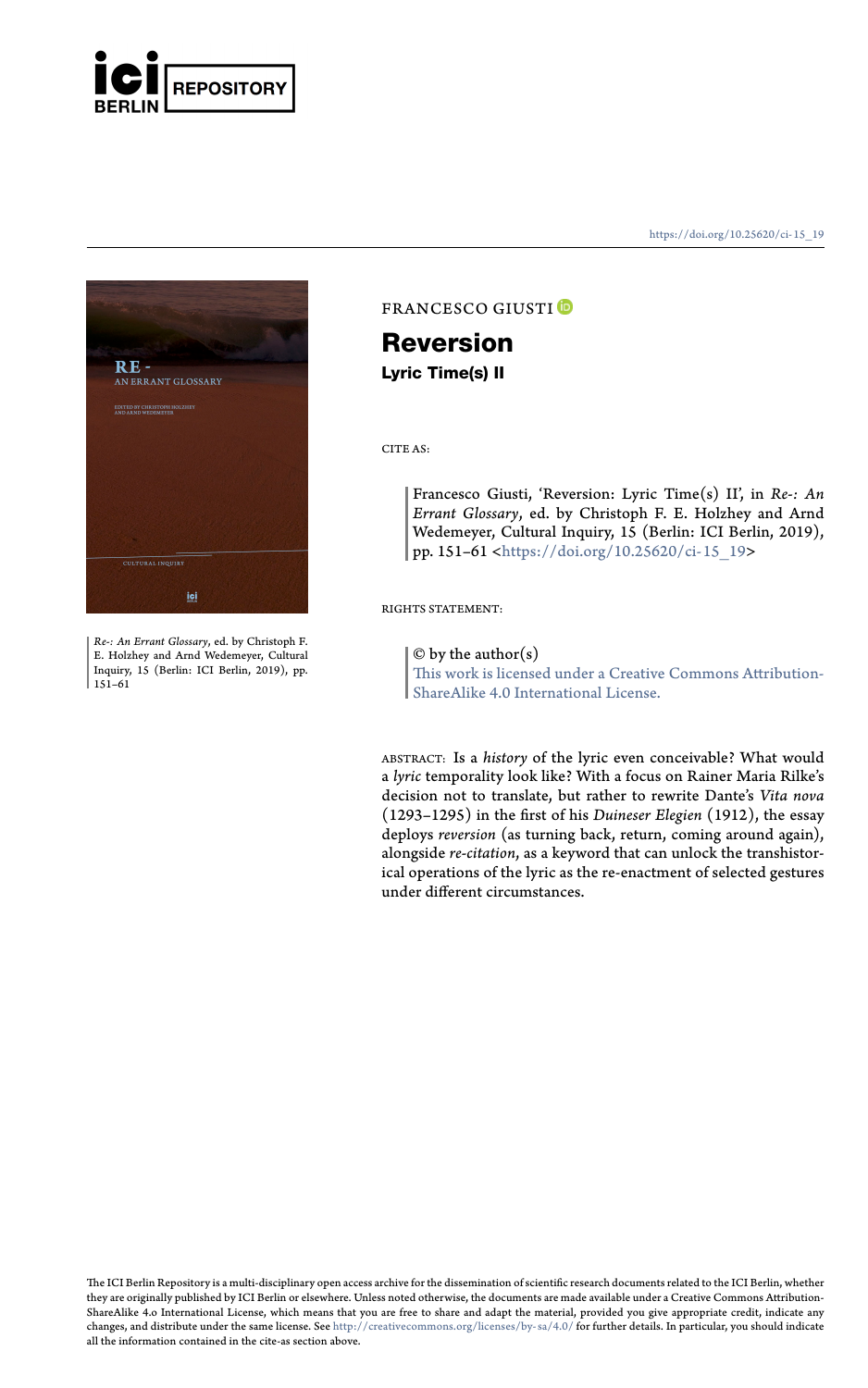# Reversion Lyric Time(s) II FRANCESCO GIUSTI

In the first of Rainer Maria Rilke's *Duineser Elegien*, *recitation* occurs both as a poetic principle and as a performed action. What Rilke covertly re-cites is Dante's *Vita nova* (1293–1295). Where can Dante be found in this poem? Some contextual information is needed to become aware of his undisclosed presence. From 22 October 1911 to 9 May 1912, Rilke was a guest of Princess Marie von Thurn und Taxis in the castle of Duino. There Rilke devoted himself to reading the *Vita nova*. The Princess asked the poet to translate Dante's work and he pondered the idea for a while. Eventually, he abandoned the endeavour and, in 1912, started writing the *Duino Elegies* instead. In her memories of Rilke from 1932, the Princess recalls a peculiar episode that occurred while the poet was walking along the cliffs near the castle: 'in the midst of his pondering, he suddenly stopped, for it seemed to him as if a voice had called to him in the roar of the storm.<sup>'1</sup> The voice ap-

<sup>1</sup> Marie von Thurn und Taxis-Hohenlohe, *Erinnerungen an Rainer Maria Rilke* (Frankfurt a.M.: Insel, 1994), pp. 48–49. Translations are mine.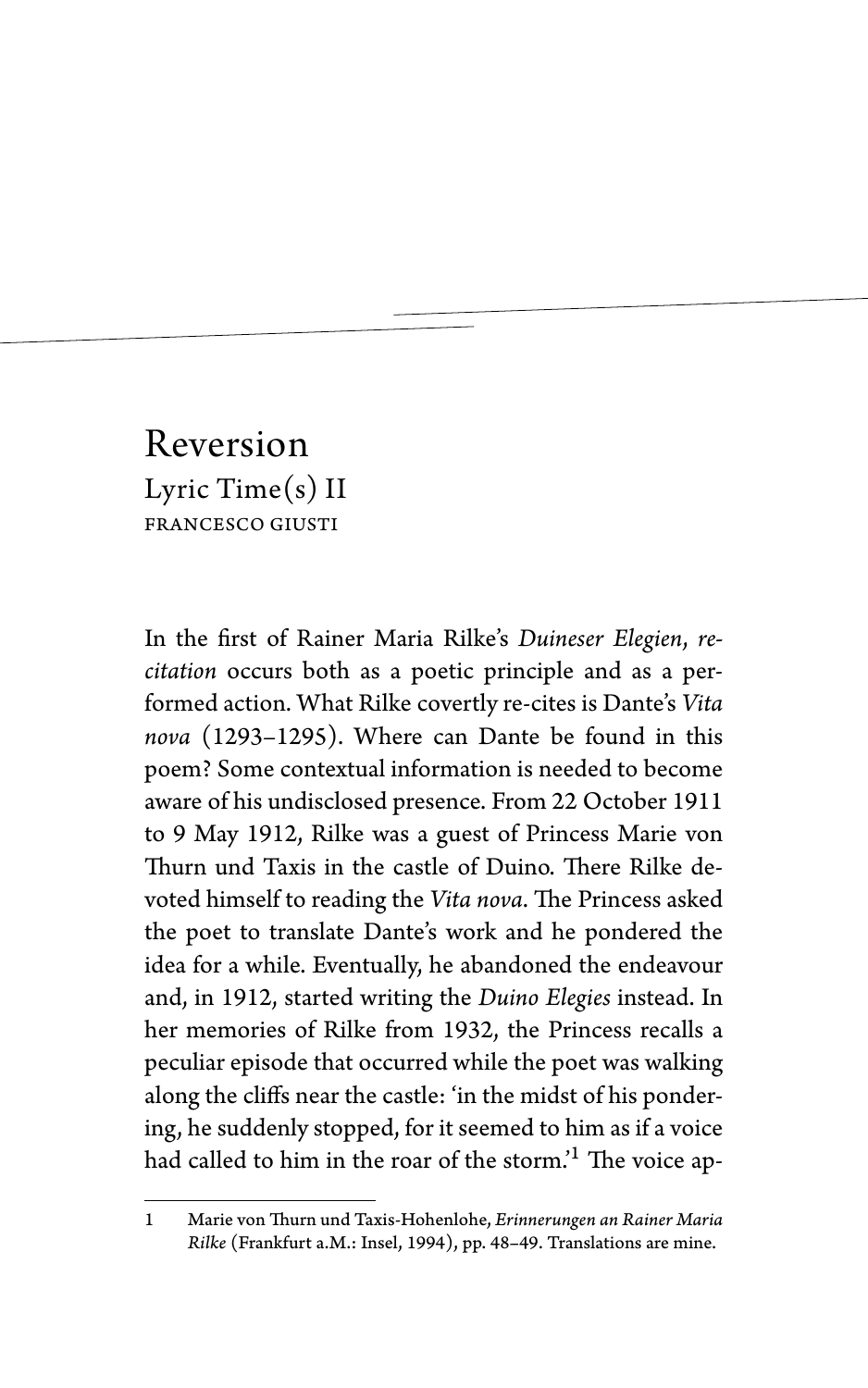parently uttered the following words: 'Who, if I cried out, would hear me among the hierarchies / of angels?' ('Wer, wenn ich schriee, hörte mich denn aus der Engel / Ordnungen?'). <sup>2</sup> Rilke quickly wrote down the sentence in his notebook, and that same evening he drafted the first elegy. The outburst of creativity continued through the following days, when he drafted the second elegy and fragments of later ones. The question heard in the storm came to constitute the opening lines of the poem.

These dynamics of negotiation of poietic agency closely resemble those recounted by Dante in the tenth paragraph (XVIII–XIX) of the *Vita nova*. <sup>3</sup> While walking along a river, Dante the character is suddenly seized by a pressing desire to speak and starts pondering the modality and the potential audience of the speech. At that point,

[...] my tongue, as if moved of its own accord, spoke and said: *Ladies who have intelligence of love*. With great delight I decided to keep these words in mind and to use them as the beginning of my poem. Later, after returning to the aforementioned city and reflecting for several days, I began writing a canzone, using this beginning, and I constructed it in a way that will appear below in its divisions. The canzone begins: *Ladies who have*. 4

<sup>2</sup> All quotations are from Rainer Maria Rilke, *Werke*, ed. by Manfred Engel, Ulrich Fülleborn, Horst Nalewski, and August Stahl, 4 vols. (Frankfurt a.M.: Insel, 1996), ii: *Gedichte 1910 bis 1926*, ed. by Manfred Engel and Ulrich Fülleborn, pp. 201–204 (p. 201).Translations are mine.

<sup>3</sup> I follow the text and the subdivision of the text into 31 paragraphs provided in Dante Alighieri, *Vita nova*, ed. by Guglielmo Gorni (Turin: Einaudi, 1996). The numbering of the corresponding section in Michele Barbi's edition is provided in Roman numerals in parenthesis.

<sup>4</sup> All translations of the *Vita nova* are from Dante Alighieri, *Dante's* Vita Nuova*. New Edition: A Translation and an Essay*, ed. and trans. by Mark Musa (Bloomington: Indiana University Press, 1973). '[…] la mia lingua parlò quasi come per sé stessa mossa e disse: "Donne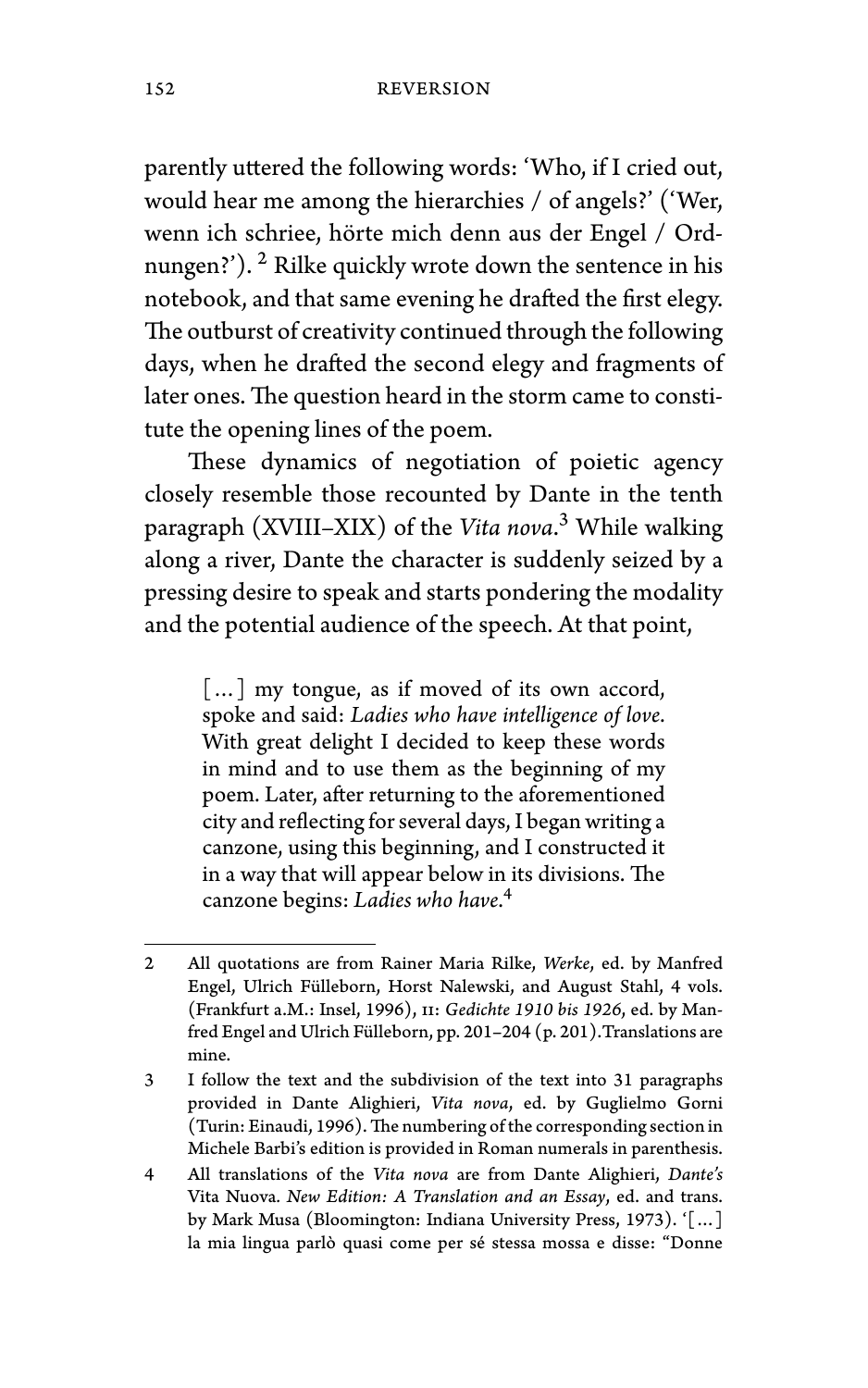The 'origin' of the gesture performed in the opening lines is concealed in Rilke's elegy. Writing literary history, one can retrace it only from contextual information.<sup>5</sup> Why? I would suggest that Rilke knows that this lyric gesture has no proper origin. Receiving verses from external forces is one of the motifs by which the basic gesture of negotiating one's own subjective voice has been traditionally carried out. There is no attempt in the elegy to go back to the 'first' time that gesture was performed in order to repeat it. Even for the presumed first occurrence in the *Vita nova*, one can find a constellation of references spanning from Greek and Latin poetry to numberless recurrences at least up to Valéry's *vers donné*. <sup>6</sup> Rilke's poet-speaker prefers to trace a series of re-enacted gestures with no supersession.

Twenty lines later (26–53), the elegy addresses a 'traditional' condition: the poet is never ready to contain the approaching beloved, the moment of inspiration in its fullness. The movements of thought and expectation seem to divert the poet's attention and make the fullness of experience impossible (whose vocalization is interrupted by the sigh in Dante's 'Tanto gentile e tanto onesta pare'). What, then, could poets do? They should 'sing the lovers' ('singe die Liebenden', l. 36) in order to make their emotions immortal. What kind of song should it be? It should be a song

ch'avete intellecto d'amore". Queste parole io ripuosi nella mente con grande letitia, pensando di prenderle per mio cominciamento. Onde poi, ritornato alla sopradecta cittade, pensando alquanti die cominciai una canzone con questo cominciamento, ordinata nel modo che si vedrà di sotto nella sua divisione. La canzone comincia *Donne ch'avete*', in Dante, *Vita nova*, pp. 92–93.

<sup>5</sup> For reflections on a possible 'lyric history', see Susan Stewart, 'Preface to a Lyric History', in *The Uses of Literary History*, ed. by Marshall Brown (Durham, NC: Duke University Press, 1996), pp. 199–218.

<sup>6</sup> Michel Jarrety, 'The Poetics of Practice and Theory', in *Reading Paul Valéry: Universe in Mind*, ed. by Paul Gifford and Brian Stimpson (Cambridge: Cambridge University Press, 1998), pp. 105–20.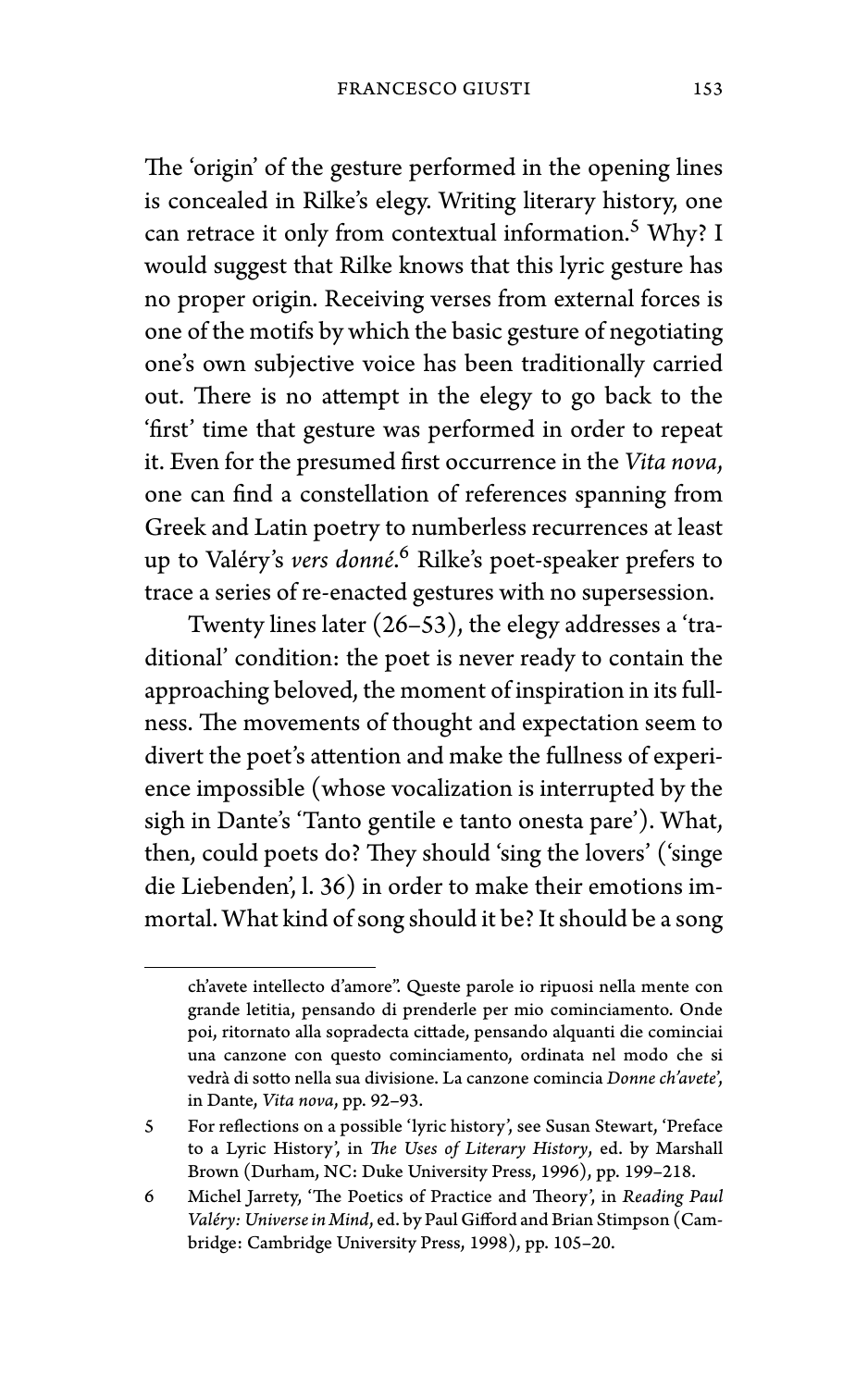of praise. This praise (*Preisung*) must be constantly started anew, because it is fated never to be fully achieved. Old examples of unfulfilled love should teach 'us' that it is time for 'us' to love without a beloved<sup>7</sup> — one could think of Dante's renunciation of reciprocity in the economy of love, but Beatrice always affects Dante even after her untimely (or too timely) death. This is formulated as an exhortation, or an expectation, addressed to a *you* that might well be the speaker or a future poet. There is no explicit *you* in 'Tanto gentile e tanto onesta pare', but I tried to show in my first contribution ('Recitation') how Dante constructs a text to be shared with potential readers: each monodic vocalization of the poem joins a choral reiteration, somehow de-crystallizing or, in Augustinian terms, distending the distilled 'now' by vocalizing it anew in the present of reading.<sup>8</sup>

Perhaps, this is why Rilke decided not to translate the *Vita nova*, but rather to re-enact it, to take over its way of loving, to inhabit the position of its speaker. In other words, to listen to the 'uninterrupted message' ('die ununterbrochene Nachricht') he mentions in line 60. 'We' should endure, trembling, as 'the arrow endures the bow' ('wie der Pfeil die Sehne besteht', l. 52). It is a matter of recitation more than mere repetition. Re-citation inscribes the renewed gesture and the new self in a long unbroken

<sup>7</sup> The plural first person pronoun is used in the poem itself, where the 'I' and the 'you' are included in a 'we' that could be defined by the collective gesture of praise. It seems that different individuals can share this gesture in a form of chorality. Therefore, what can be shared both synchronically and diachronically — is not a particular object of love, but a certain modality of loving.

<sup>8</sup> I am disconnecting here the notions of monodic and choral poetry from their musical accompaniment to engage with their modalities of enunciation. Chorality is crucial to the definition of lyric in W. R. Johnson, *The Idea of Lyric: Lyric Modes in Ancient and Modern Poetry* (Berkeley: University of California Press, 1982).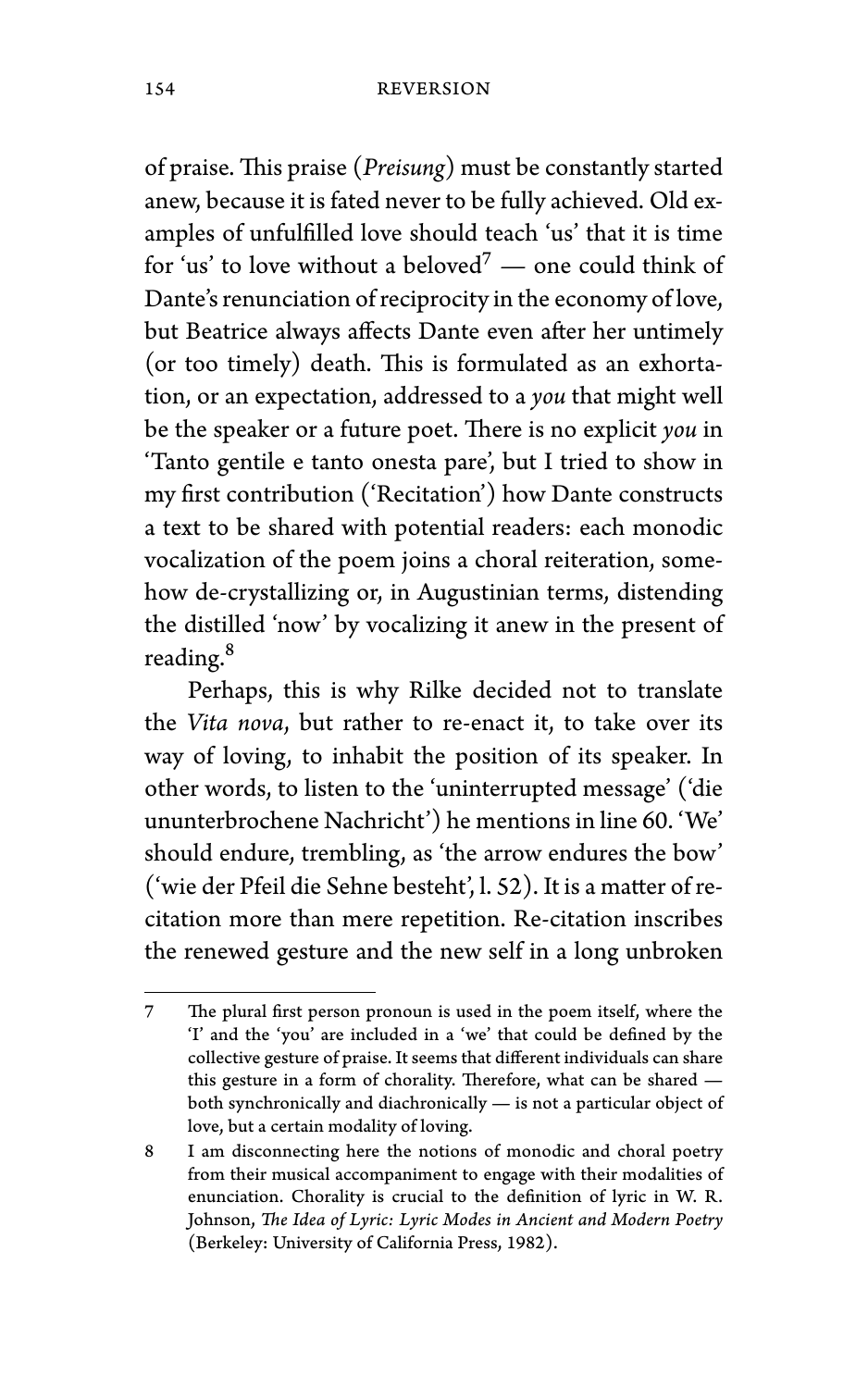series whereas repetition instantiates again the old words by appropriating them. In its flight, the arrow is more than itself because of the power the bowstring has given to it, not so much for the target it is directed towards.

So, the trembling song ought to be sung for the power that love exerts, not for an object (the beloved) to be eventually obtained. The relation with objects should not be one of interpretation or attribution of meaning; as Rilke writes at lines 12–13: 'we are not so securely at home / in the interpreted world' ('wir nicht sehr verläßlich zu Haus sind / in der gedeuteten Welt').<sup>9</sup> At the same time, 'we' as humans cannot withstand the angel, and even less embrace a divine being: in fact, if an Angel 'were to suddenly / take me to its heart, I would vanish into its / stronger presence' ('und gesetzt selbst, es nähme / einer mich plötzlich ans Herz: ich verginge von seinem / stärkeren Dasein', ll. 2– 4). A different ontological status makes any unmediated contact between human beings and the divine impossible. In a Cavalcantian morbid attitude, this is the effect that the bodily presence of Beatrice has on Dante in the first paragraphs of the *Vita nova*. The vision of her annihilates the last remainders of his vital power: 'not only did the sight of her not defend me: it ultimately annihilated the little life I had left' ('cotal veduta non solamente non mi difendea, ma finalmente disconfiggea la mia poca vita' (9, XVI). However, the angel, as the young dead in the final section of the elegy, can exert some pressure on human beings, can push 'us' toward it. The speaker of the elegies realizes, as much as Dante's speaker, that one cannot fully experience nor

<sup>9</sup> See Raoul Walsch, *'daß wir nicht sehr verläßlich zu Haus sind in der gedeuteten Welt': Untersuchung zur Thematik der gedeuteten Welt in Rilkes 'Die Aufzeichnungen des Malte Laurids Brigge', 'Duineser Elegien' und spätester Lyrik* (Würzburg: Königshausen & Neumann, 2012), pp. 226–64.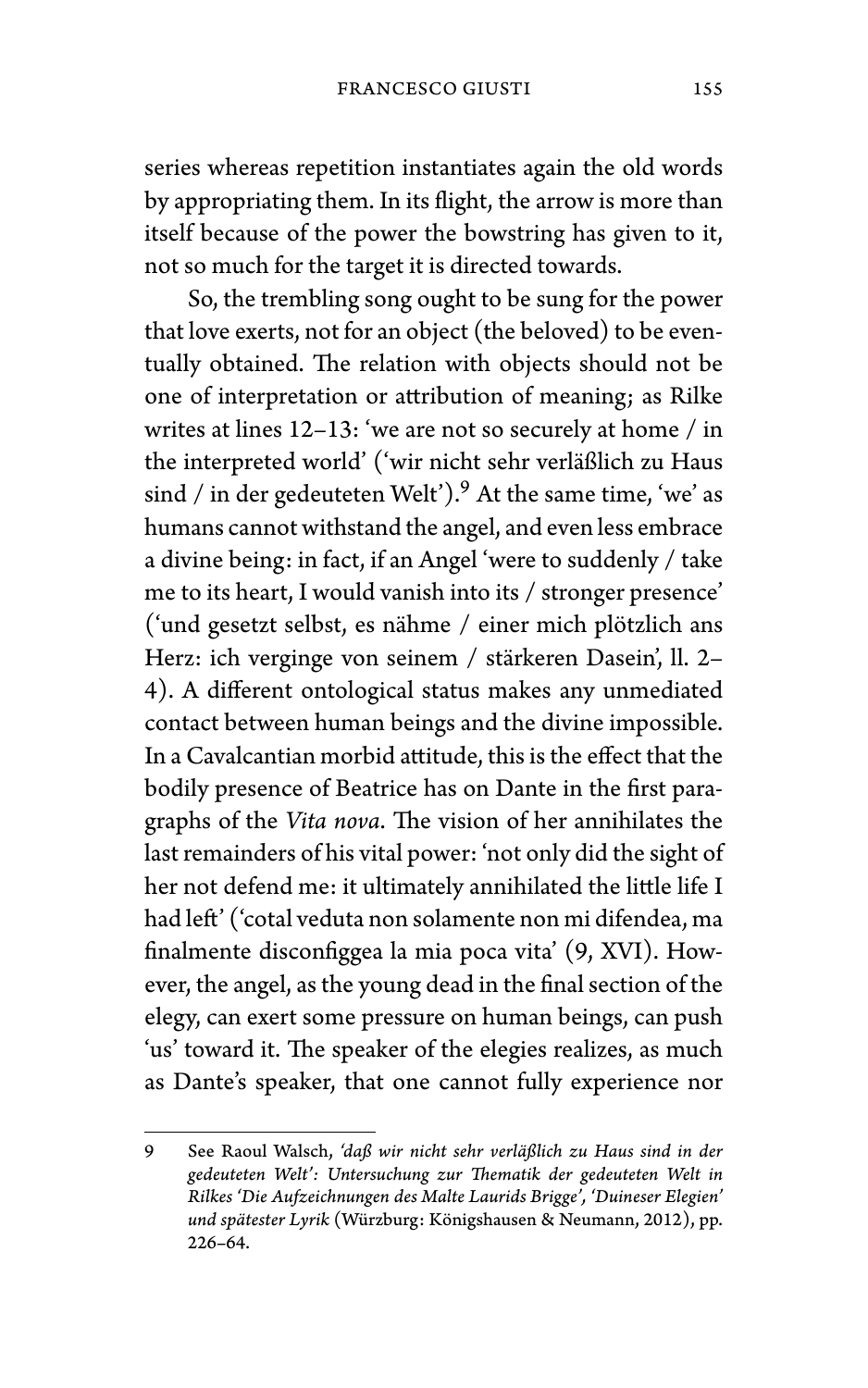understand the divine entity; thus a different *relationship*, a new way to *speak* about it, needs to be established.

In rhetoric, reversion — from the Latin *reversio* denotes all those figures of speech that involve a *turning back*, a *return*, a *coming around again*: anastrophe, chiasmus, epiphora, anaphora. This backward movement, which establishes a present and announces a future, could be transferred from the verbal design of a single poem, through the *œuvre* of an author, to the inner workings of the literary genre.<sup>10</sup> This is another feature that Rilke could find in the *Vita nova*, where Dante attempts to re-cite himself, that is, to assemble old and scattered lyrics turning them into a linear progression towards Christian love and a unitary story of his love for Beatrice. Yet the story ends up being less linear than expected and the linear process of *conversion* to Beatrice is interrupted by *reversions*. <sup>11</sup> An evidence of this problematic is the fact that, as the supposedly teleological narrative proceeds, the new poetic modality the *stilo della loda* (style of praise) — is not consistently deployed. If the canzone in paragraph 10 (XIX), 'Ladies

<sup>10</sup> Riffaterre hints at a similar mechanism: 'It is only in isolation that the poem is difficult and, when made easy, trite. It makes sense only when read as a metonym of the whole genre — like the antique tessera that was just a shard by itself, but a message when fitted to its matching piece. And its significance lies not in hidden depths, but in the fact of its being a variation on a motif', Michael Riffaterre, *Semiotics of Poetry* (Bloomington: Indiana University Press, 1978), p. 163. I argue that the 'variation' does not operate primarily on motifs but rather on gestures. Gestures give form to the speech more than address a thematic content, as*topoi*, motifs, and themes seem to do at different levels. Lyric gestures concern the linguistic practice and show a certain degree of awareness of its limits.

<sup>11</sup> According to Harrison, while mourning the death of Beatrice in the sequence of poems composed for the 'donna pietosa', Dante both reverts to previous poetics and explores a different poetic possibility, the 'Petrarchan alternative'. See Robert Pogue Harrison, *The Body of Beatrice* (Baltimore: Johns Hopkins University Press, 1988), pp. 93–109.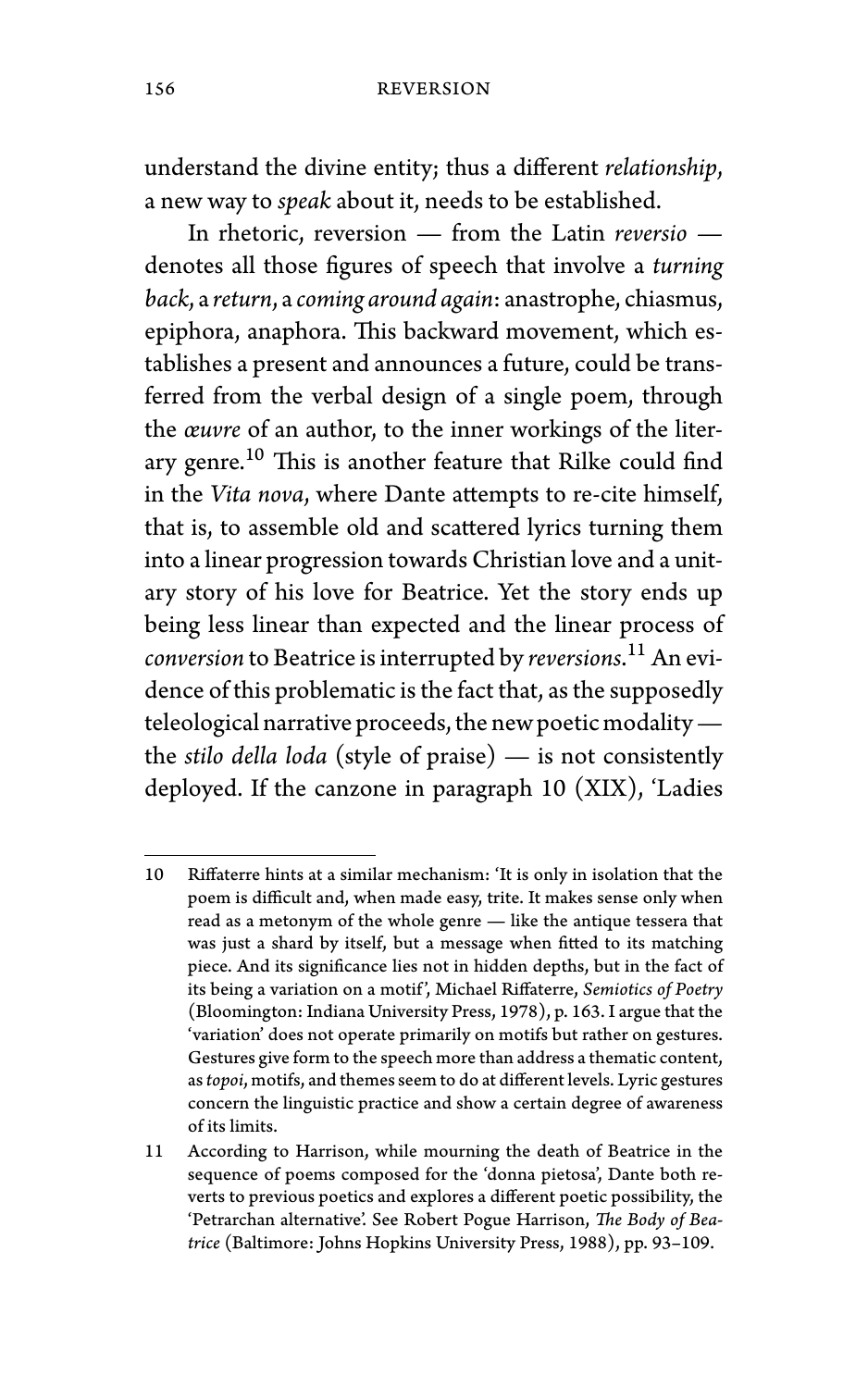who have intelligence of love' ('Donne ch'avete intellecto d'amore'), is ascribed to the new poetics of praise, then the reader has to wait until paragraph 12 (XXI) and then paragraph 17 (XXVI) to have other poems composed in such manner.<sup>12</sup> The poems in-between dangerously revert to previous modalities of loving and poetry writing. Even the poetic supersession that Dante traces in a sort of progressive figural fulfillment is more problematic than sometimes admitted.<sup>13</sup>

Proper praise or *celebration*, in Dante's project, had to be directed toward a specific subject named Beatrice;<sup>14</sup> Rilke retains the *towardness* of the speech but empties the destination. In a certain sense, he prefers the Dante before his definitive conversion (or final reversion) to Beatrice, which is again the outcome first of Beatrice's apparition in

<sup>12</sup> The protagonist of the *Vita nova*, Barolini writes, 'does not so much proceed in a consistently forward direction […] as return again and again to his previous condition, from which he must once more start forth: textual indices of this condition are the *ri* prefix in "*ri*pigliare lo stilo de la sua loda" (XXVI, 4), and the unusual recording of two initial quatrains […] for the sonnet of chaper XXXIV,' Teodolinda Barolini, '"Cominciandomi dal principio infino a la fine" (*V.N.*, XXIII, 15): Forging Anti-Narrative in the "Vita Nuova"', in *La gloriosa donna de la mente: A Commentary on the* Vita Nuova, ed. by Vincent Moleta (Florence: Olschki, 1994), pp. 119–40 (p. 124).

<sup>13</sup> In the *Vita nova*, Dante traces the story of his own poetic development while at the same time outlining a history of recent poetics: from Guittone d'Arezzo and Bonagiunta da Lucca, through Cavalcanti and then Guinizzelli, up to himself. See Zygmunt G. Barański, 'Dante Alighieri: Experimentation and (Self-)Exegesis', in *The Cambridge History of Literary Criticism*, ed. by H. B. Nisbet and Claude Rawson, 9 vols (Cambridge: Cambridge University Press, 1989–), ii: *The Middle Ages*, ed. by Alastair Minnis and Ian Johnson (2005), pp. 561–82 (p. 567).

<sup>14</sup> Indeed, Dante sees Beatrice 'among the hierarchies of angels', to use Rilke's formulation, first in the vision (*imaginazione*) recounted in 'Donna pietosa e di novella etate' ('A lady of tender years', 14, XXIII) and lastly in the ascension of his spirit to Heaven in 'Oltre la spera che più larga gira' ('Beyond the sphere', 30, XLI). In the final lines of the former, after the vision, he raises his eyes to Heaven and addresses Beatrice directly (ll. 83–84).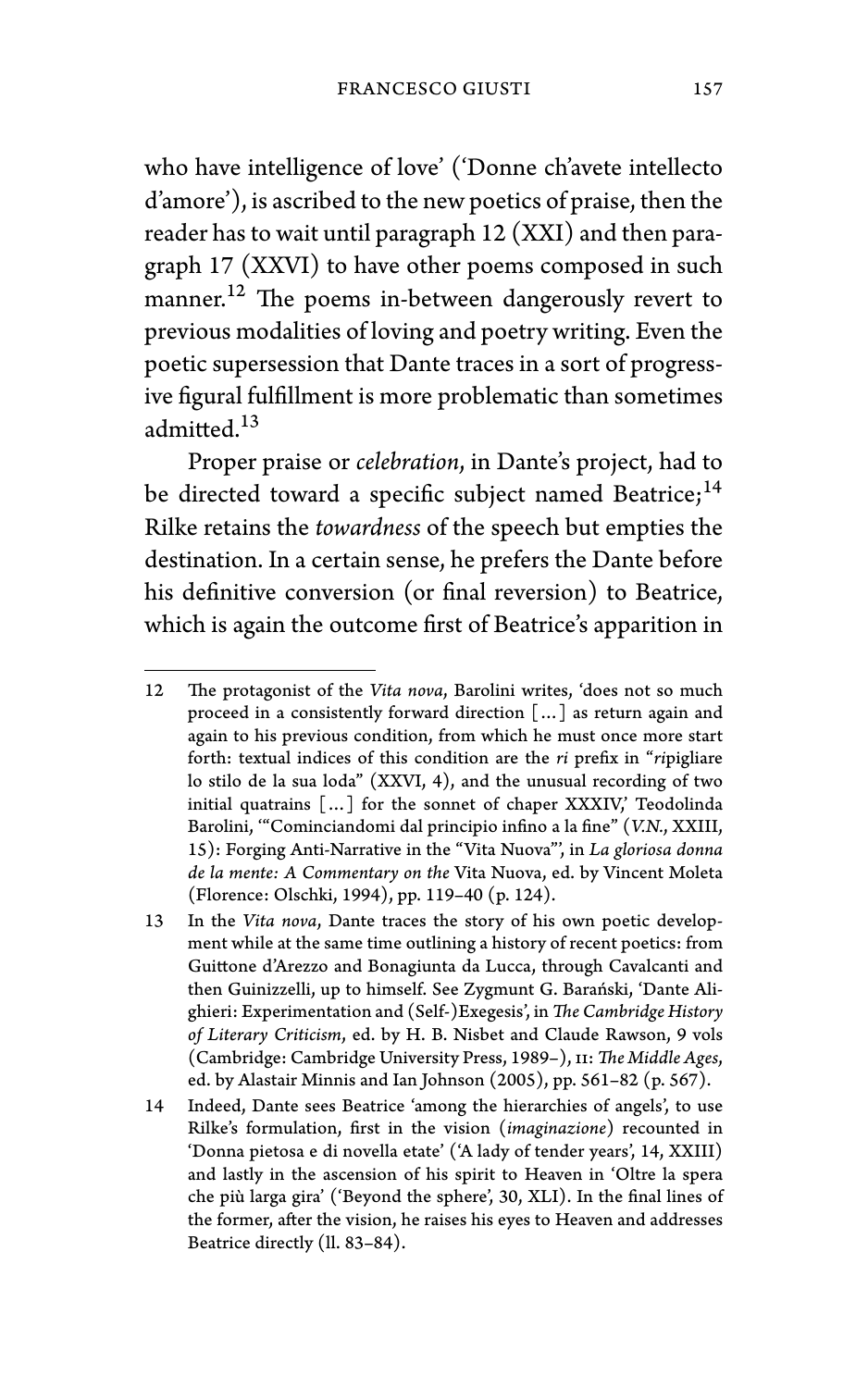a vision and then of Dante's wishful intention. Of course, there is a historical reason for this. In Dante, divine love is granted to the human being: God calls the individual to respond to his love. In Rilke and in modernist negative theology, $15$  the angel is utterly removed from all human affairs. In the *Duineser Elegien*, therefore, Rilke problematizes Dante's idea of being called by the other as the driving force of a continuous poetic performance: the response to the request of *conversion* towards the other. He seems rather to propose the intrinsic value of the practice of a perpetual calling upon the silent other: a return to a human position. In the seventh elegy, it is the flow of the summoning voice to keep the angel at a distance: 'Since my call / is always full of effusion, against such a powerful / stream you cannot proceed' ('Denn mein / Anruf ist immer voll Hinweg; wider so starke / Strömung kannst du nicht schreiten', ll.  $87-89$ ).<sup>16</sup> This way Rilke seems to revert to a poetics of calling that values the practice of voicing itself — the same poetics on which, according to the first elegy, secular Petrarchism relies in its poetic practice. By mentioning the Italian Renaissance poet Gaspara Stampa, the poem traces its own tradition of lyric subjectivities. They seem to share a long-lasting form of love and a modality of lyric speech that do not expect reciprocation, but are performed by the

<sup>15</sup> For a discussion of the role of negative theology in modern and postmodern poetics, see William Franke, *Poetry and Apocalypse:Theological Disclosures of Poetic Language* (Stanford: Stanford University Press, 2009) and *A Philosophy of the Unsayable* (Notre Dame, IN: University of Notre Dame Press, 2014). See also *Languages of the Unsayable: The Play of Negativity in Literature and Literary Theory*, ed. by Sanford Budick and Wolfgang Iser (New York: Columbia University Press, 1989).

<sup>16</sup> Rilke, *Werke*, ii: pp. 220–23 (p. 223).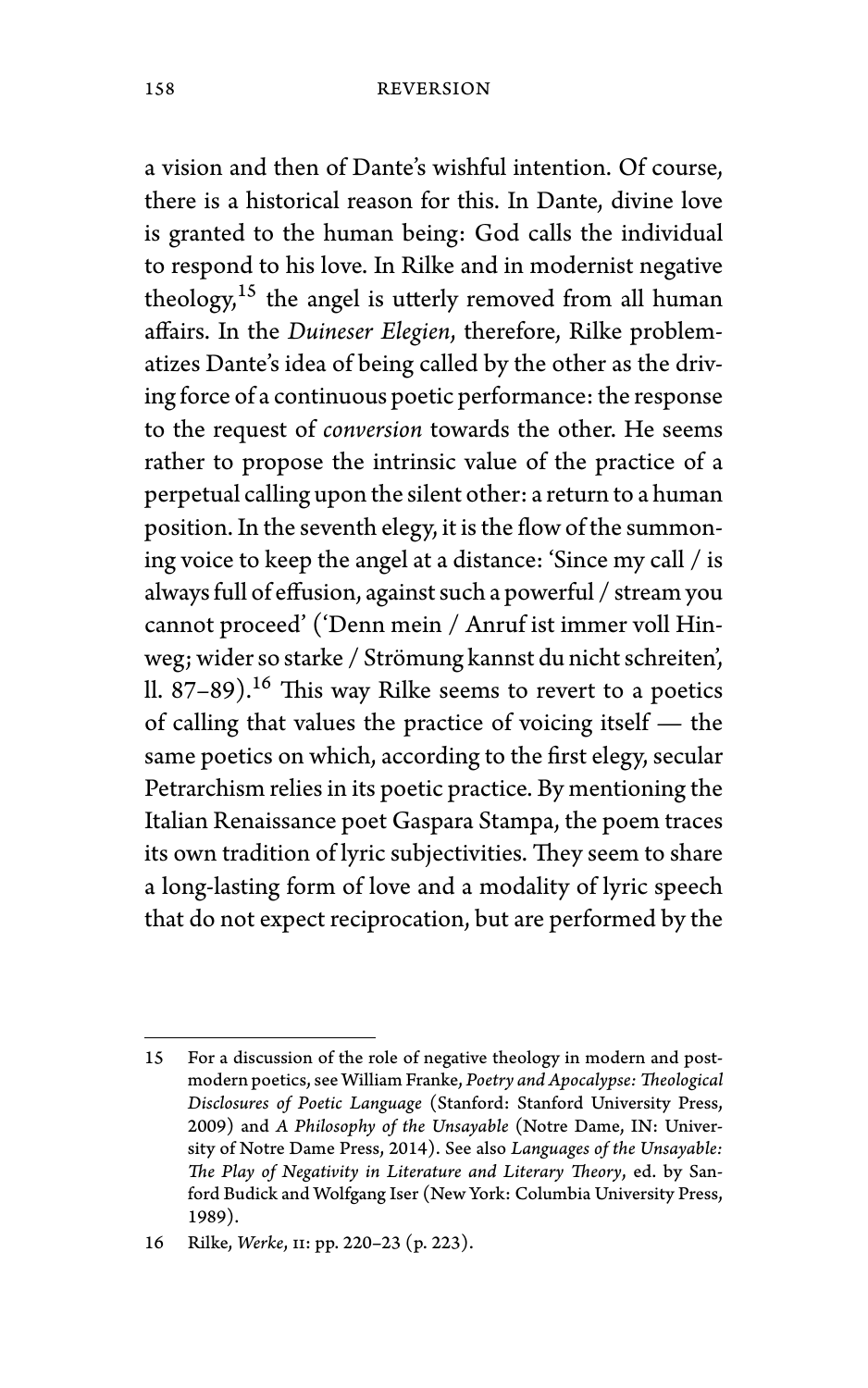poetic effort to appeal to the unattainable entity.<sup>17</sup> The divine is not represented in lyric poetry, it cannot be; rather, poetry embodies the human effort to keep calling.

The lyric poem finds its own place in different temporalities that meet in every act of reading it. The historical form of subjectivity inscribed in a poem can vary according to cultural and historical circumstances, but the discursive mode seems to retain certain gestures that allow for the inscription of subjectivity. Rilke is not *saying*the same words or conveying the same meaning as Dante, he is rather *making*the same gesture under different circumstances and in a different historical context. The lyric as a discursive mode seems to work in a non-linear and non-unidirectional temporality, which is not that of nineteenth-century literary history.

*Re-citation* is neither intertextuality<sup>18</sup> nor Harold Bloom's agonistic supersession (the 'anxiety of influence'), $19$  but rather the effort to reinhabit the position of previous speakers. The lyric poem as a 'script', to use Jonathan Culler's term, $^{20}$  could be reconsidered,

<sup>17</sup> Francesco Giusti, *Il desiderio della lirica. Poesia, creazione, conoscenza* (Rome: Carocci Editore, 2016), pp. 107–09.

<sup>18</sup> The phenomenon I am sketching here does not coincide with *intertextuality* as it has been variously defined after Julia Kristeva's use of the term in her 1966 'Word, Dialogue, and Novel', in *Desire in Language: A Semiotic Approach to Literature and Art*, ed. by Leon S. Roudiez, trans. by Thomas Gora, Alice Jardine, and Leon S. Roudiez (New York: Columbia University Press, 1980), pp. 64–91. It neither dissolves the text into a net of other texts nor implies that it is only the reader who gives meaning to the text. *Re-citation*, in the sense I give to the term, involves the negotiation of individual presence within a transhistorical recurrence of lyric gestures, which are not necessarily translated into a stable phrasing to be found in a specific text and then reused.

<sup>19</sup> Harold Bloom, *The Anxiety of Influence: A Theory of Poetry* (Oxford: Oxford University Press, 1973).

<sup>20</sup> Jonathan Culler, *Theory of the Lyric* (Cambridge, MA: Harvard University Press, 2015), p. 187. Tied to actual subjects, the idea can already be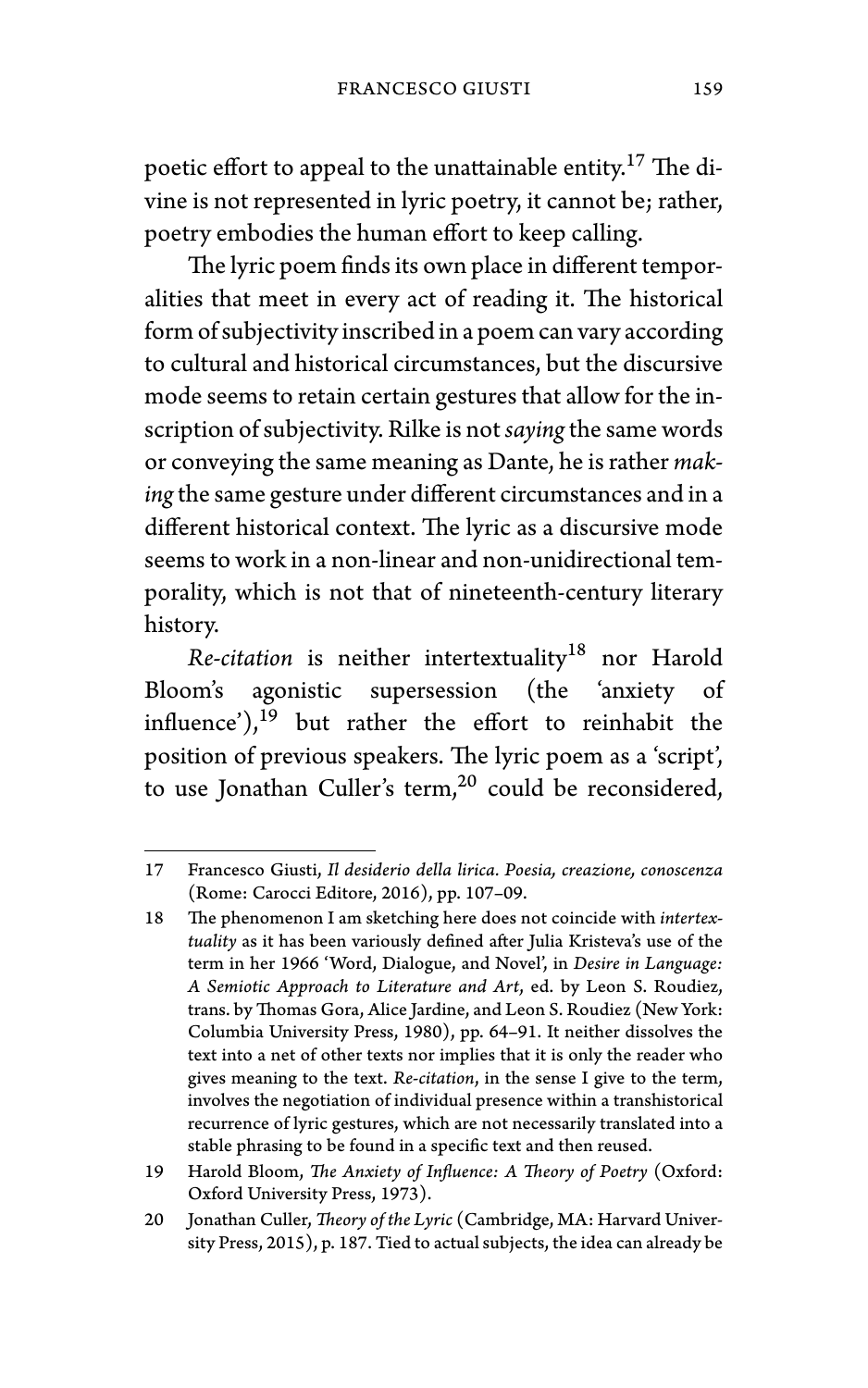in its transhistorical dimension, as a less rigid form. It is not a text to be simply repeated, but rather a repertoire of gestures and rhetorical structures that, depending on the historical context of performance, may or may not come already arranged in verbal fragments. Different historical subjectivities can re-enact those gestures either in writing or in reading.<sup>21</sup> The verbal gesture performed in the poem is thus recognized as still viable. Indeed, lyric speech asks to be validated by its reader. For this reason, the lyric is not the expression of an individual's uniqueness, but rather the partial renunciation of enclosed particularity

found in Helen Vendler, *Poems, Poets, Poetry: An Introduction and Anthology* (Boston: Bedford/St. Martin's, 1997): '[A] lyric is meant to be spoken by its reader as if the reader were the one uttering the words. A lyric poem is a script for performance by its reader. It is, then, the most intimate of genres, constructing a twinship between writer and reader. And it is the most universal of genres, because it presumes that the reader resembles the writer enough to step into the writer's shoes and speak the lines the writer has written as though they were the reader's own' (pp. xl–xli). More than as an identification of two entities in accordance to a precise script, here the relationship is conceived as a more flexible performance of two processes following shared gestures that different subjectivities can perform without fully individuating themselves, therefore with no requirement of a complete assimilation. See Daniel Morris, *Lyric Encounters: Essays on American Poetry from Lazarus and Frost to Ortiz Cofer and Alexie* (London: Bloomsbury, 2013), pp. 1–2.

<sup>21</sup> Paul Allen Miller, *Lyric Texts and Lyric Consciousness: The Birth of a Genre from Archaic Greece to Augustan Rome* (London: Routledge, 1994) locates the birth of the modern lyric subject— 'an individual and highly self-reflexive subjective consciousness'  $(p, 1)$  — in the writing culture developed in Augustan Rome and in the context of the production of authorial books of poetry. I would distinguish, as Dante implicitly does in the *Vita nova*, between the potential openness of the single poem, which offers a shareable subjective position of enunciation, and the projection of a subject or individual identity brought forth especially by the organized macrotext, which allows 'recursive modes of reading' (p. 2). The friction between the iterable single poem and the projection of an author, made possible by retrospective and multitemporal (self)-reading, is what Dante explores in the *Vita nova*.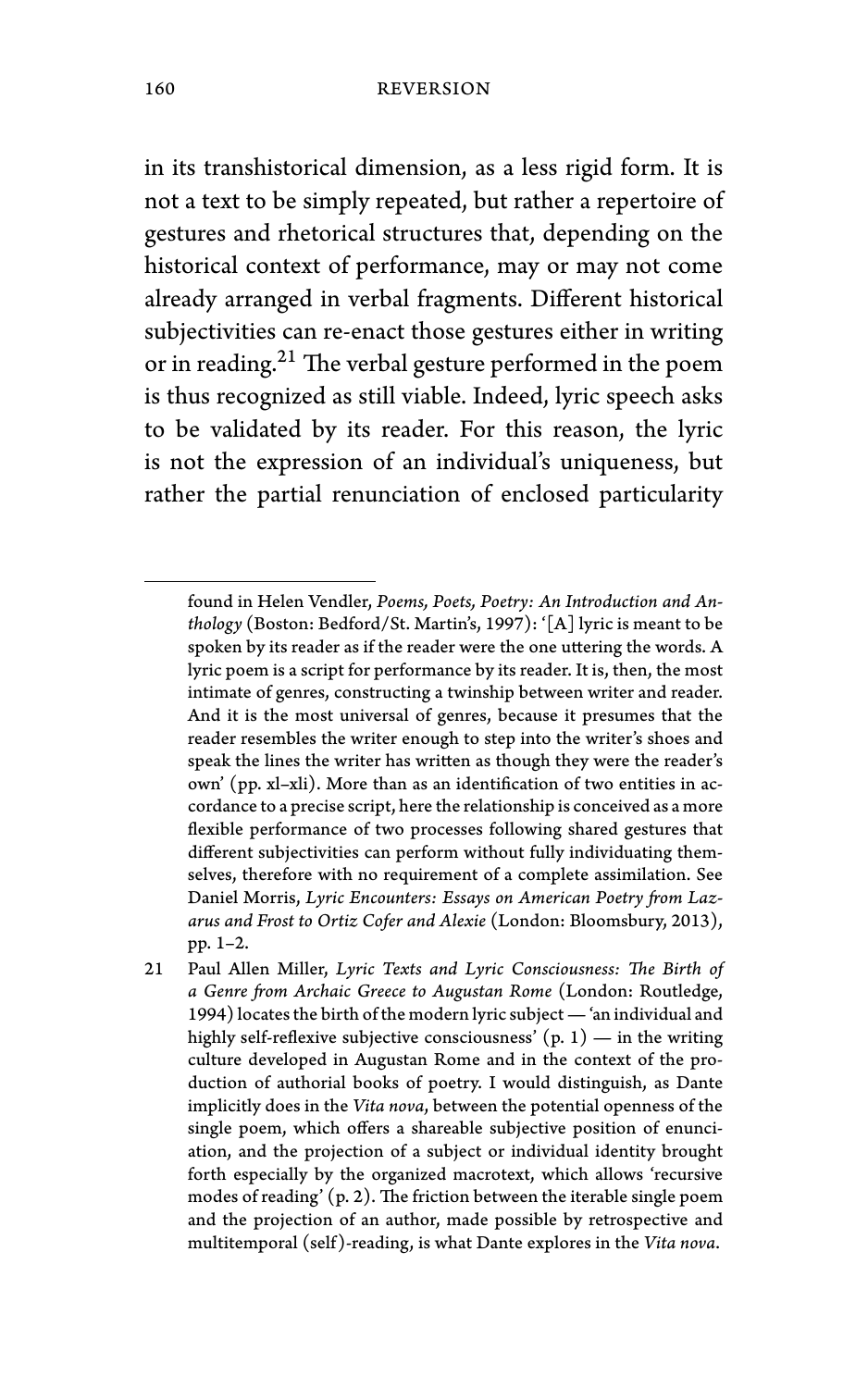in favour of an open mutuality.<sup>22</sup> In the act of *re-citing* a poem, the reader realizes a similarity of particularity (the situational experience) and generality (the shareable conditions). Although the act of speaking individuates the lyric subjectivity by marking its dissimilarity, it also places it within a potential transhistorical community. Instead of isolating a subject in an auto-referential self-sufficiency, the subjective position of lyric speaking may open to an acknowledgement of proximity through time.

<sup>22</sup> See Jay M. Bernstein, 'Confession and Forgiveness: Hegel's Poetics of Action', in *Beyond Representation: Philosophy and Poetic Imagination*, ed. by Richard Eldridge (Cambridge: Cambridge University Press, 1996), pp. 34–65 (p. 48).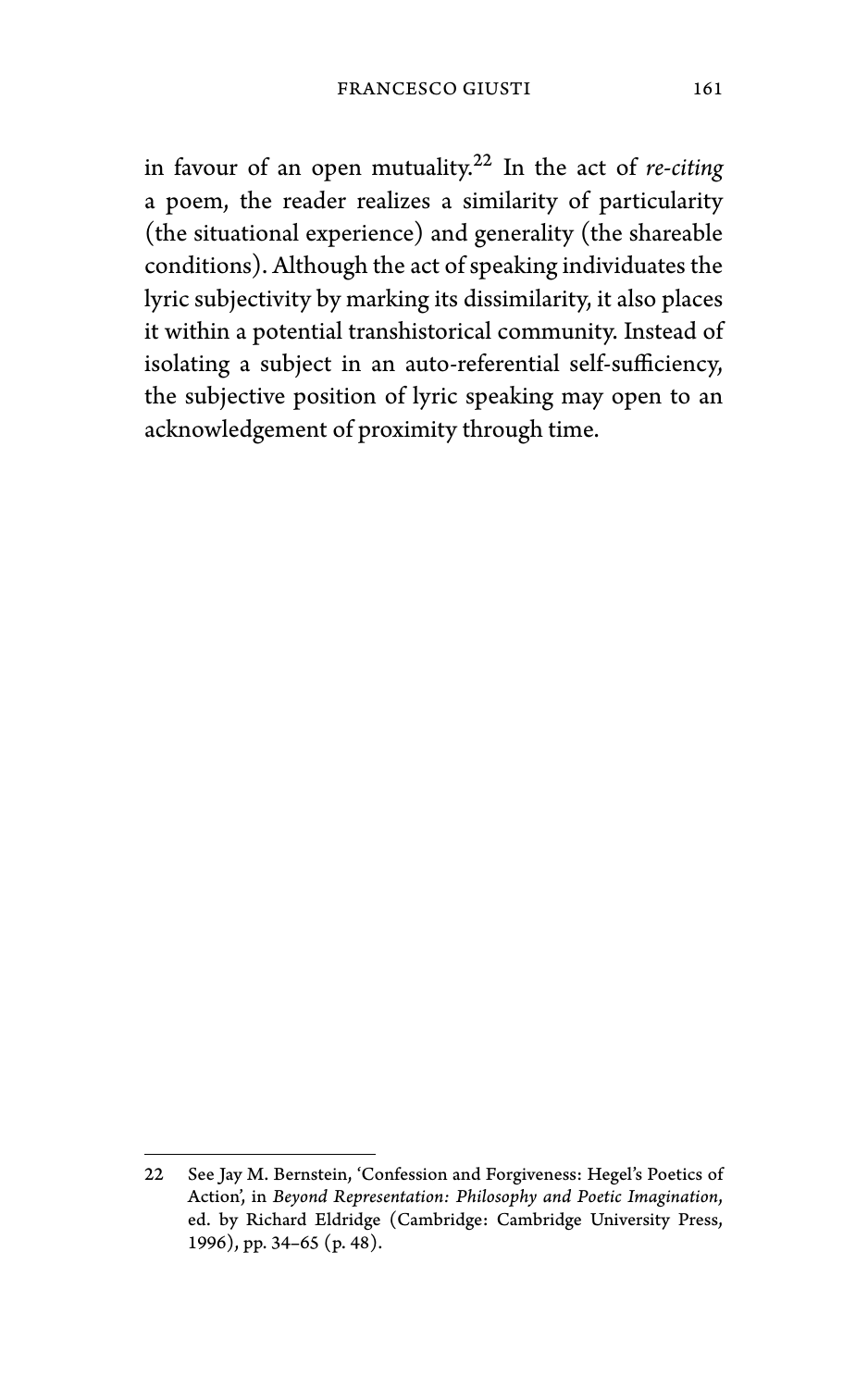

Francesco Giusti, 'Reversion: Lyric Time(s) II', in *Re-: An Errant Glossary*, ed. by Christoph F. E. Holzhey and Arnd Wedemeyer, Cultural Inquiry, 15 (Berlin: ICI Berlin, 2019), pp. 151–61 <https: //doi.org/10.25620/ci-15\_19>

# REFERENCES

- Barański, Zygmunt G., 'Dante Alighieri: Experimentation and (Self-)Exegesis', in*The Cambridge History of Literary Criticism*, ed. by H. B. Nisbet and Claude Rawson, 9 vols (Cambridge: Cambridge University Press, 1989–), ii: *The Middle Ages*, ed. by Alastair Minnis and Ian Johnson (2005), pp. 561–82
- Barolini, Teodolinda, '"Cominciandomi dal principio infino a la fine" (*V.N.*, XXIII, 15): Forging Anti-Narrative in the "Vita Nuova"', in *La gloriosa donna de la mente: A Commentary on the* Vita Nuova, ed. by Vincent Moleta (Florence: Olschki, 1994)
- Bernstein, Jay M., 'Confession and Forgiveness: Hegel's Poetics of Action', in *Beyond Representation: Philosophy and Poetic Imagination*, ed. by Richard Eldridge (Cambridge: Cambridge University Press, 1996), pp. 34–65
- Bloom, Harold, *The Anxiety of Influence: A Theory of Poetry* (Oxford: Oxford University Press, 1973)
- Budick, Sanford, and Wolfgang Iser, eds, *Languages of the Unsayable: The Play of Negativity in Literature and Literary Theory* (New York: Columbia University Press, 1989)
- Culler, Jonathan, *Theory of the Lyric* (Cambridge, MA: Harvard University Press, 2015)
- Dante, *Vita nova*, ed. by Guglielmo Gorni (Turin: Einaudi, 1996); in English as *Dante's* Vita Nuova*. New Edition: A Translation and an Essay*, ed. and trans. by Mark Musa (Bloomington: Indiana University Press, 1973)
- Franke, William, *A Philosophy of the Unsayable* (Notre Dame, IN: University of Notre Dame Press, 2014)
- *Poetry and Apocalypse: Theological Disclosures of Poetic Language* (Stanford: Stanford University Press, 2009)
- Giusti, Francesco, *Il desiderio della lirica. Poesia, creazione, conoscenza* (Rome: Carocci Editore, 2016)